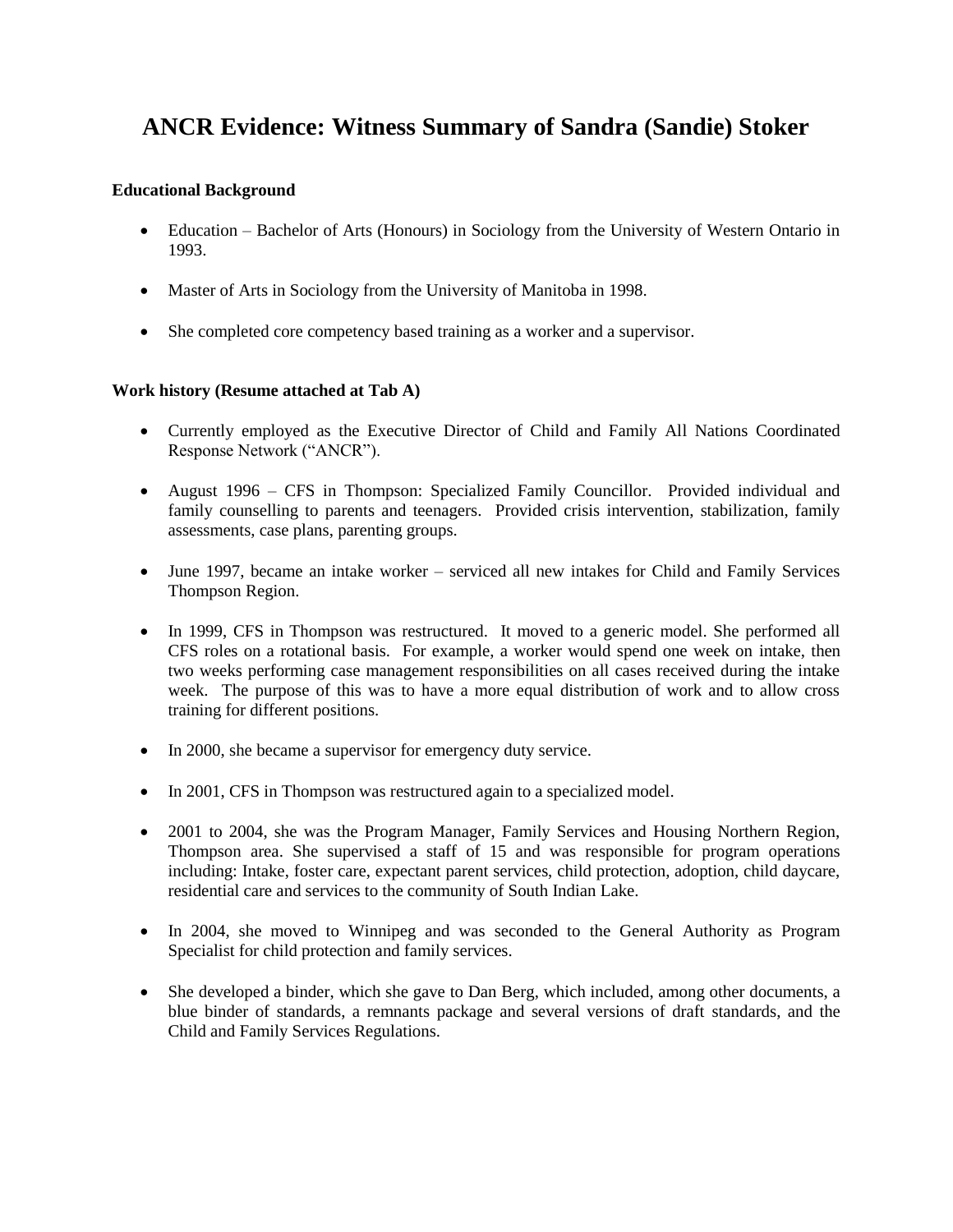At one point in time, she communicated with the province, seeking clarification and voicing concerns about the ability to understand which standards where in place and with respect to the clarity of the standards.

## **Joint Intake Response Unit (JIRU) – All Nations Coordinated Response Network (ANCR)**

- She left the General Authority in September 2005, joining JIRU as the Program Manager of Tier II Intake and Abuse (replacing Dan Berg). She reported to the Executive Director (Patrick Harrison). JIRU was the centralized intake agency for Winnipeg and for all mandated agencies.
- She will provide evidence on how the Abuse Program criteria have changed since services were delivered to Phoenix Sinclair.
- She drafted a Tier II Program policy in November of 2006 to address client contact, because she was concerned with intake practice of not seeing all children in the home during every investigation.
- ANCR is the successor agency to JIRU. It began its work in February of 2007 under the mandate of the Southern Authority.
- The November 2006 client contact policy was part of the Tier II Intake program manual when ANCR went live in 2007. It has been revised twice since then.
- She was concerned about the work culture when she came to JIRU. At times there was conflict about which program should handle what child protection investigation functions.
- Later she became the Program Manager for CRU and After Hours at ANCR while also managing Intake.
- In October 2009, she became the Intake and Abuse Manager.
- December 29, 2009 she became the Interim Executive Director. She is now the Executive Director of ANCR.

#### **ANCR**

- As a result of the restructuring of the CFS system under the Aboriginal Justice Inquiry Child Welfare Initiative, 18 Aboriginal agencies and two General Authority agencies are providing concurrent services to children and families in Winnipeg.
- ANCR is the designated intake agency for Winnipeg, East St. Paul, West St. Paul, and Headingley. ANCR acts as a first point of contact for families who need the services of CFS. ANCR determines if services are mandated and then determines with the family, which authority is most appropriate to deliver further services to them.
- ANCR responds to all new referrals regarding requests for child and family services whether it is in regard to a child protection issue or an allegation that a child may be unsafe due to neglect or abuse or whether it is a family requesting voluntary service under part II of the CFS Act.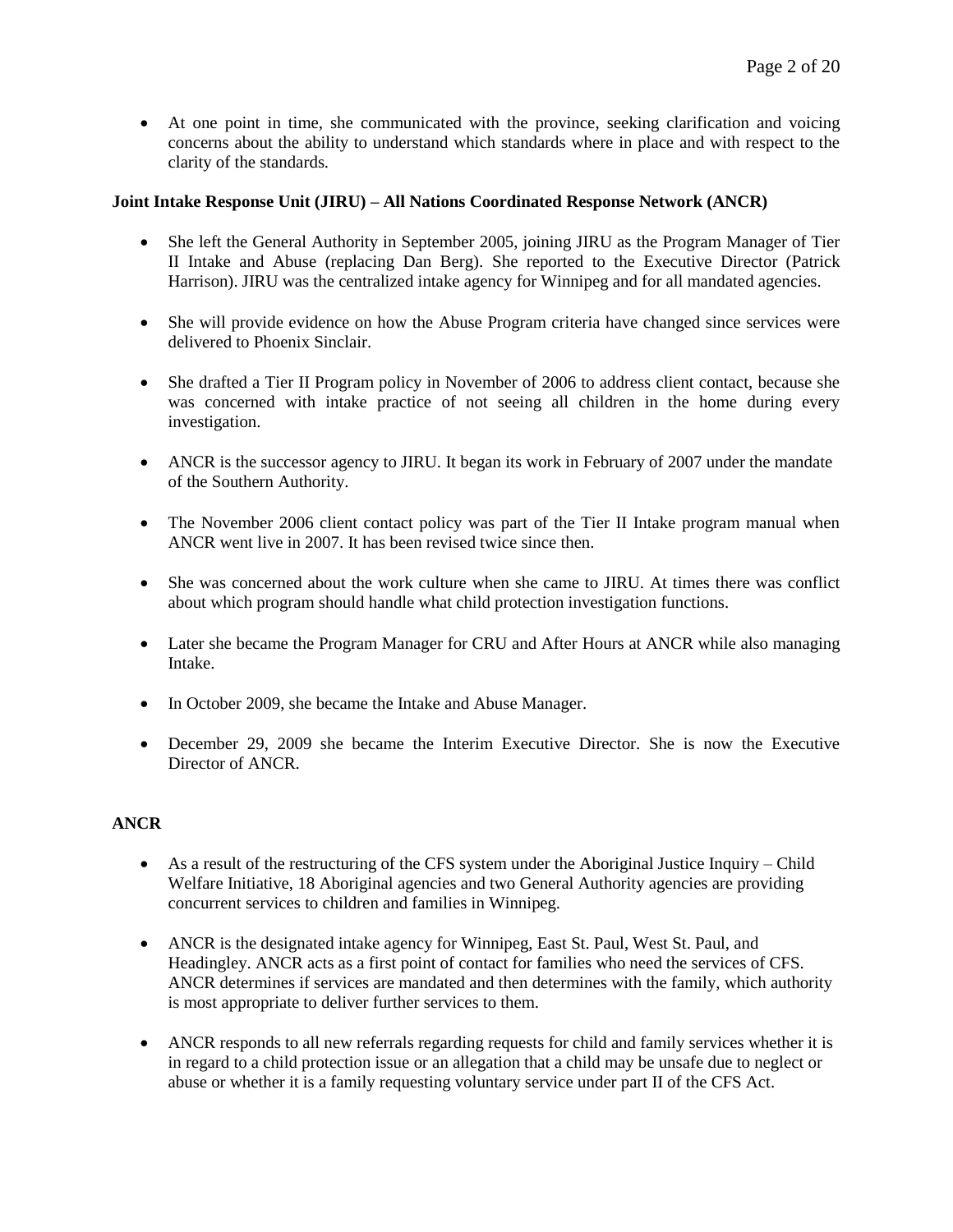- ANCR is also the centralized point of contact for the public to call if they have questions or concerns about a family, or a child, and their potential need for services under the CFS Act.
- In addition, ANCR provides after-hour services on behalf of all 20 mandated agencies within its jurisdiction, primarily in the city of Winnipeg.
- ANCR is incorporated by statute and operates as a separate agency, governed by a Board of Directors and mandated by the First Nations South Child and Family Services Authority. The ANCR Board of Directors is appointed by the four CEO's of the four Child and Family Services Authorities and reports to the four CEO's through the Joint Management Group.
- A Joint Advisory Committee, comprised of members from agencies mandated by the Northern, Southern, Métis and General Authorities, meets with ANCR quarterly to review and provide feedback on ANCR services to ensure service continuity and consistency. ANCR also ensures service quality and consistency through the work of four Child Abuse Committees.
- She will introduce and explain the current ANCR organization chart **(Tab B).**
- Approximately 70% of the children and families now utilizing ANCR's services in Winnipeg are Aboriginal. In response to this, ANCR's service model includes a strong emphasis on the provision of culturally appropriate services to meet the needs of children and their families. Part of this emphasis is to ensure that the human resource policies and recruitment practices are such that, over time the workforce will reflect the cultural backgrounds of the children and families that ANCR serves. In addition to this, ANCR incorporates both Aboriginal and non-Aboriginal representation on the Board of Directors and Joint Steering Committee.
- If a person calls an agency other than ANCR about a child protection concern and the matter is not already open to another agency, under the joint intake and designated intake agency regulation, the other agency is to refer the caller to ANCR.

# **ANCR Programs**

 There are five major programs at ANCR: (1) The After Hours Program, (2) The Crisis Response Program (3), The Intake Program, (4) The Abuse Investigations Program, and (5) The Early Intervention Program.

#### **The After Hours Program**

- She will explain **Tab C**, the ANCR After Hours Program Manual.
- The After Hours Program is mandated to provide all after hours services on child and family services matters from 4:30 pm to 8:30 am Monday to Friday, 24 hours on the weekend and all statutory holidays. This is the centralized place for the public to contact if there is a child welfare concern or matter that needs follow up on when Agencies are closed. After Hours can provide service on a new case or on a case that is already open to another agency. After Hours also accepts service requests from ANCR and its partner agencies to provide services that cannot be completed during the daytime hours.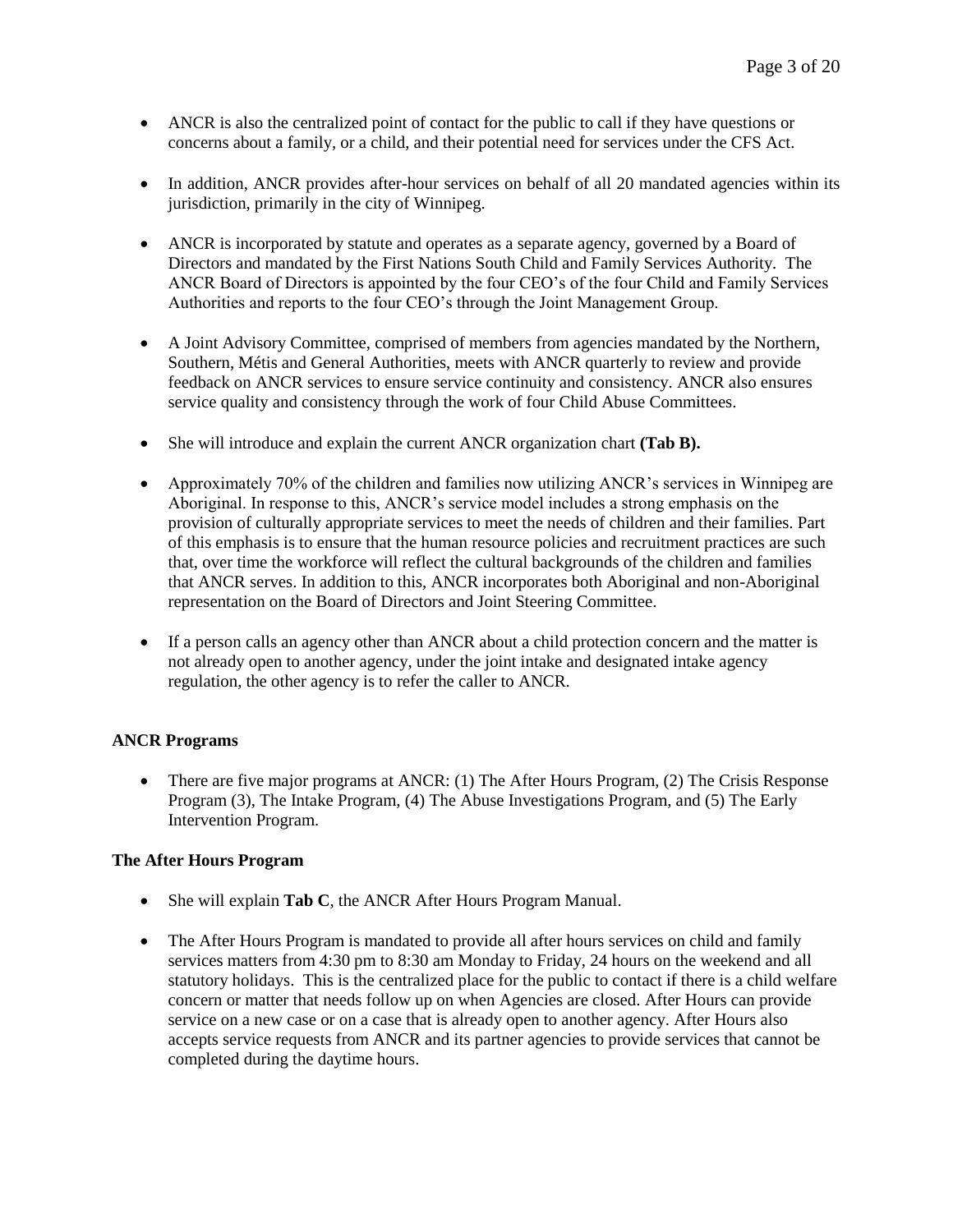- There are 18.3 equivalents to full time positions ("EFTs") in the After-Hours Program. After-Hours consists of a program director (who also has responsibility for the Crisis Response Program,) two full time permanent supervisors, a small pool of casual supervisors, and a number of full time and part time staff and casual staff, which equals approximately 30 employees.
- There are 3 After Hours shifts during the week. Six social workers and one supervisor are on site from 4:00 pm to 2:00 am. The supervisor works 3:00 pm to 1:00 am. At 10:00 pm two overnight staff and a case aide come in and work from 10:00pm to 8:00 am, one works 10:00 pm to 8:00 am one works 10:30 to 8:30.

## **The Crisis Response Program ("CRP")**

- She will review **Tab D** the Crisis Response Program Manual.
- The CRP has two roles which are somewhat interconnected. One is to screen all referrals to ANCR. The second is to respond to all immediate child protection issues.
- Any call that comes into ANCR is first screened by reception staff. The reason they screen it is because CRP is mandated to provide service on new referrals to child welfare. If the matter is open to another child welfare agency it is referred for follow up to that agency.
- If it is a new referral it goes from reception to the CRP. Their job, once they receive a new referral is to screen it for child and family services. ANCR gets many calls that are non child welfare referrals or non child welfare requests where that family would be more appropriately serviced by another organization or another agency or another service provider. In those situations they will attempt to link that family to the service they require, whether it's a health service, employment income assistance, justice, education, or community resources.
- If the referral is a child and family services matter, CRP screens it to determine what type of a service is being requested. Is it under Part II of the CFS Act, which is to provide services of a voluntary nature or Part III of the Act, which is a child protection referral?
- ANCR requires staff to identify all Child and Family Services issues on the Intake Module. The Intake Module provides a response time based upon the issue selected. If it is an immediate response issue, CRP's job is to field to the home and ensure the safety of the children in the household.
- ANCR requires staff to complete a Safety Assessment on any referral on an allegation of abuse or neglect of a child.
- CRP will also prepare a detailed history on all referrals and a history of the CFS involvement to date.
- A determination is then made as to the appropriate ANCR program to provide further service. CRP can refer a case to Intake (formerly tier II Intake) for further assessment, or if it is an abuse referral that fits with the ANCR Abuse criteria it is referred to the Abuse Program. CRP can also refer the matter directly to the Early Intervention Program.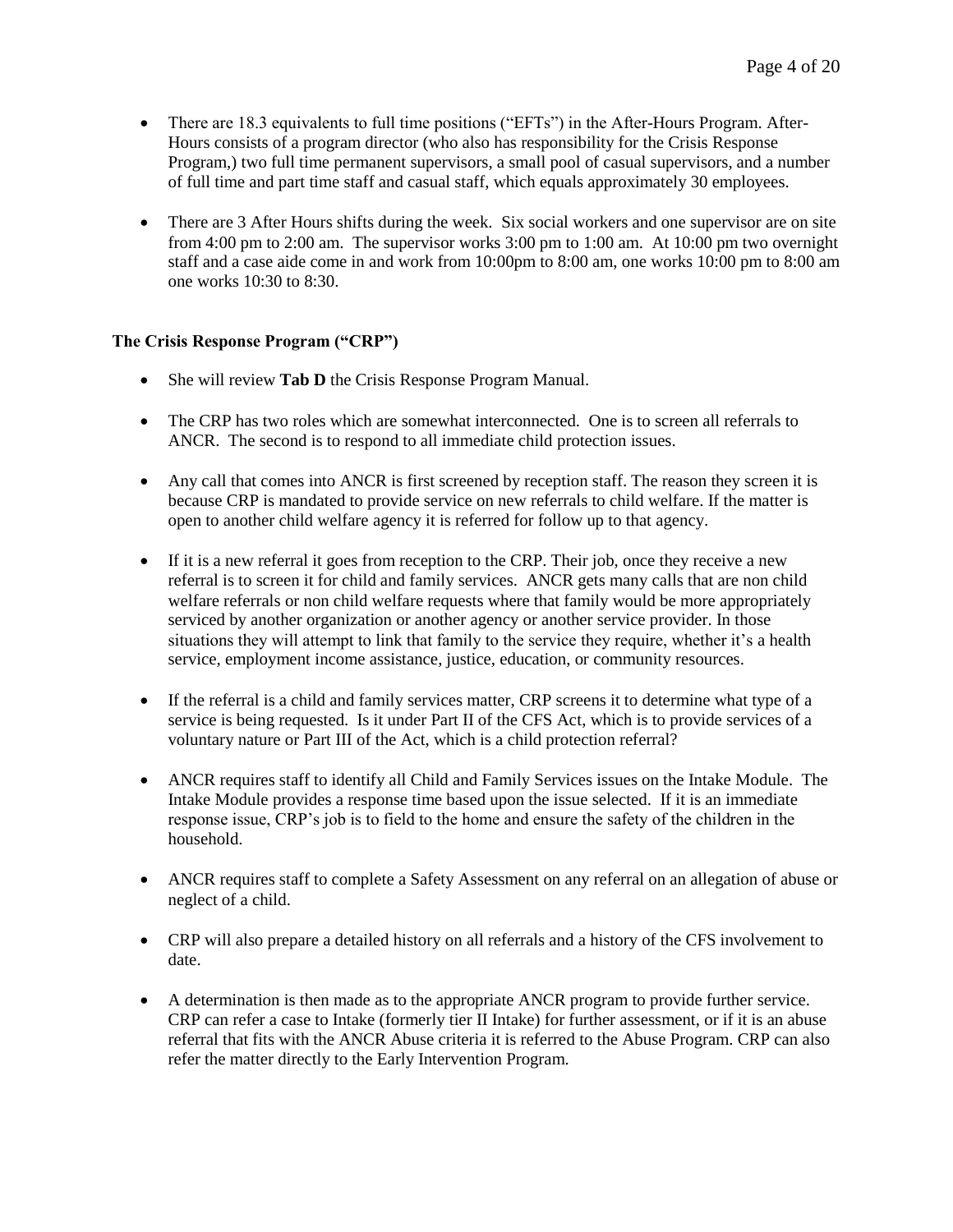- Typically within 1-3 days CRP has ended its involvement in the matter by either closing the file or referring it further into other ANCR system for further assessment or service.
- Files that do not flow through CRP are direct referrals to the Abuse Investigation program, which come from partner agencies that are mandated within ANCR's jurisdiction. They have the ability to refer directly, because the Abuse program provides service on new referrals and abuse services on behalf of all other agencies. The referring agency is responsible to ensure the safety of the children on their open files.
- Another exception is if there is a direct referral to one of ANCR's Early Intervention Program resource centres.
- Some matters can be referred directly from After Hours to one of the other ANCR programs, i.e. Intake or Abuse.
- Ms. Stoker will review ANCR's CRP statistics on the number of referrals that are closed at CRP and the number of files that are referred to other programs within ANCR. **(Tab E – CD# 2114**)

## **The Intake Program**

- **Tab F** is the Intake Program Manual.
- Intake is the program that receives referrals primarily from the CRP or, if all preliminary work is done, from the After Hours Program. It can also receive referrals from the Abuse Program or the Early Intervention Program. Intake's role is to conduct a further assessment around whether or not a child is in need of protection and/or what services that family may need as a result of the presenting issues.
- Intake is also responsible for managing and providing services on all child-in-care files. If a child in care is apprehended by any program at ANCR, it is then transferred to the Intake program for case management services and for transfer under the CFS Act to one of our partner agencies.
- As part of the Intake program, the workers responsibility is to conduct and or complete a thorough assessment. If it is an allegation of neglect of abuse on a child, staff is required to ensure that a Safety Assessment has been completed. Intake is also responsible to ensure that the Probability of Future Harm (PFH) assessment has been completed. The PFH is one of the standardized risk assessment tools that Manitoba has implemented. Intake also conducts an assessment on the family's strengths and needs and the child's strengths and needs (two other standardized risk assessment tools). Based upon the results of these assessments Intake will make a determination as to whether or not the family needs further services from the child and family services system. If so, Intake will conduct the Authority Determination process and transfer the family to one of the agencies under the authority of their choice as per their right under the Authorities Act.
- Ms. Stoker will review ANCR statistics on the number of files that are referred from Intake to other programs within ANCR and to other agencies. (**Tab G**)

#### **The Abuse Investigations Program (AIP)**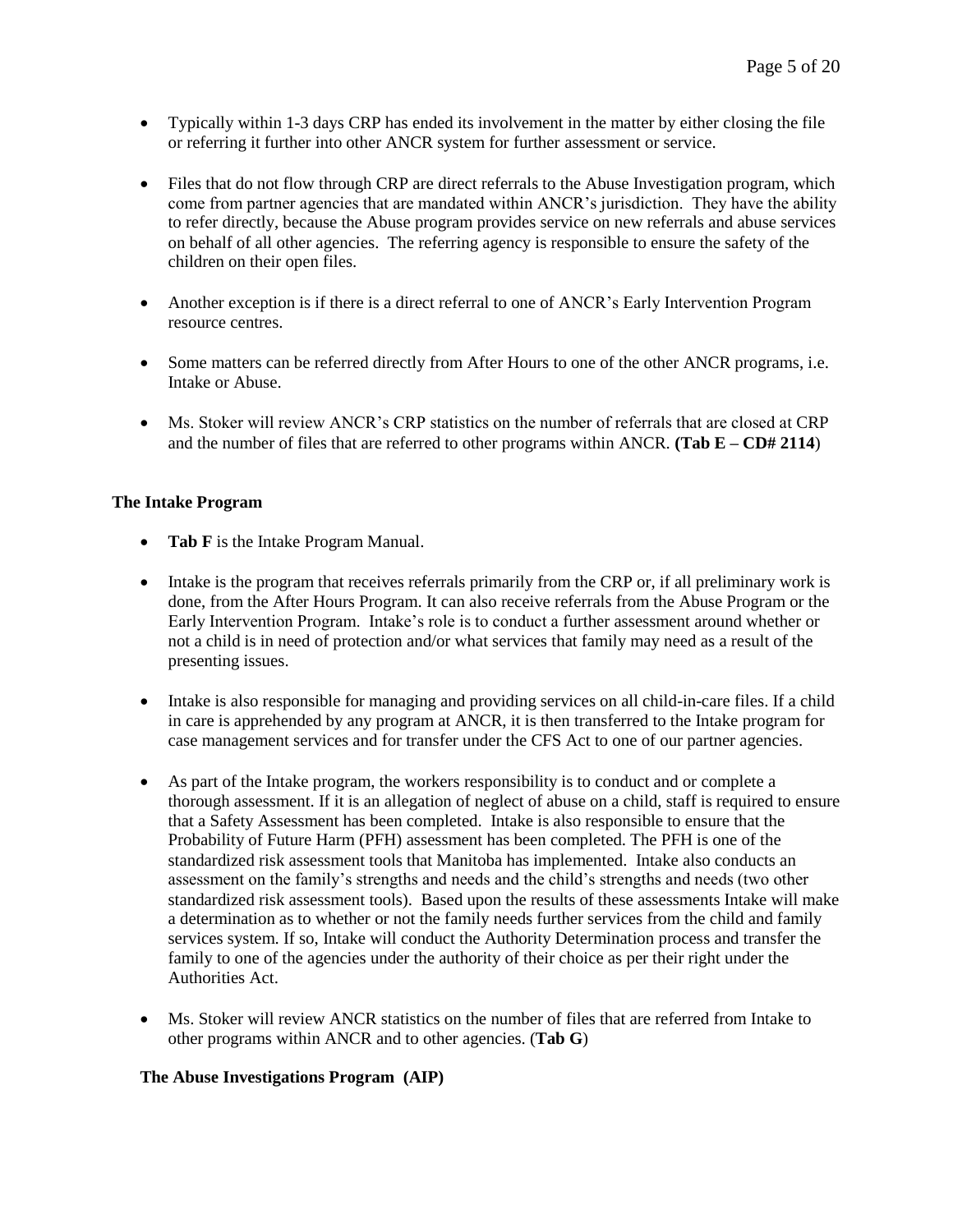- **Tab H** is the latest draft Abuse Investigations Program Manual.
- Ms. Stoker will compare the former criteria for acceptance to the Abuse Investigations Program **(Tab I - CD# 1829)** to the new criteria. She will also comment on the recommendations in the ANCR Service Model Review relating to changing the Abuse Investigations Program criteria. **(Tab J)**
- The Abuse Investigations Program is mandated to provide abuse investigation services on behalf of all child and family services agencies within ANCR's jurisdiction. Abuse will conduct abuse investigations on either new abuse referrals to the system or on referrals from one of ANCR's partner agencies, which come directly from our partner agencies. Abuse workers are investigators only. They conduct the abuse investigation working collaboratively with a case manager who is assigned to the case, either within ANCR or externally. Ms. Stoker will comment on recommendations made with respect to the assignment of case managers made in the ANCR service model review referenced above.
- Abuse will complete the entire investigation from interviewing alleged victims, siblings of alleged victims, caregivers, parents, the alleged offender, and any potential witnesses. They work very closely with the police in conducting their investigation. Often a collaborative process is required.
- The program also houses 4 Child Abuse Committees, which are regulated under the CFS Act. ANCR has a child abuse coordinator who coordinates, chairs and oversees the committees. Another role of these committees is to consider the registration of offenders on the provincial's Child Abuse Registry.

#### **The Early Intervention Program ("EIP")**

- **Tab K** is the Early Intervention Program manual.
- The Early Intervention Program ("EIP") is what some people consider the robust front end of Intake services. Their primary role is to provide preventative and early services with a strengthbased approach to families who come to the attention of child and family services, but who are able to maintain their children safely in their home. They work with those families intensely, looking at that family's strengths and their needs in developing a case plan or a service plan. They also have utilized ANCR's family resource centres. The goal is to provide early intervention to decrease the risk to the children in the home so they no longer require child and family services or so that the risk does not escalate.
- It is a 90 day service. It is part of the family enhancement stream (Differential Response) but at an intake level, which is why they work with those families up to only 90 days. At the end of the 90 days, if it is determined that the family needs further family enhancement services, ANCR will transfer to one of its partner agencies through the Differential Response stream. If at any point the risk escalates in the client family, workers will use the structured decision making tools to help them make the decision to transfer the family through to the protection stream. They can do that either through ANCR's Intake Program or transfer directly to one of its partner agencies if need be.
- The EIP also provides two resource centres. One First Nations resource centre, Snowbird Lodge, which operates from a traditional Aboriginal paradigm, provides many cultural programs.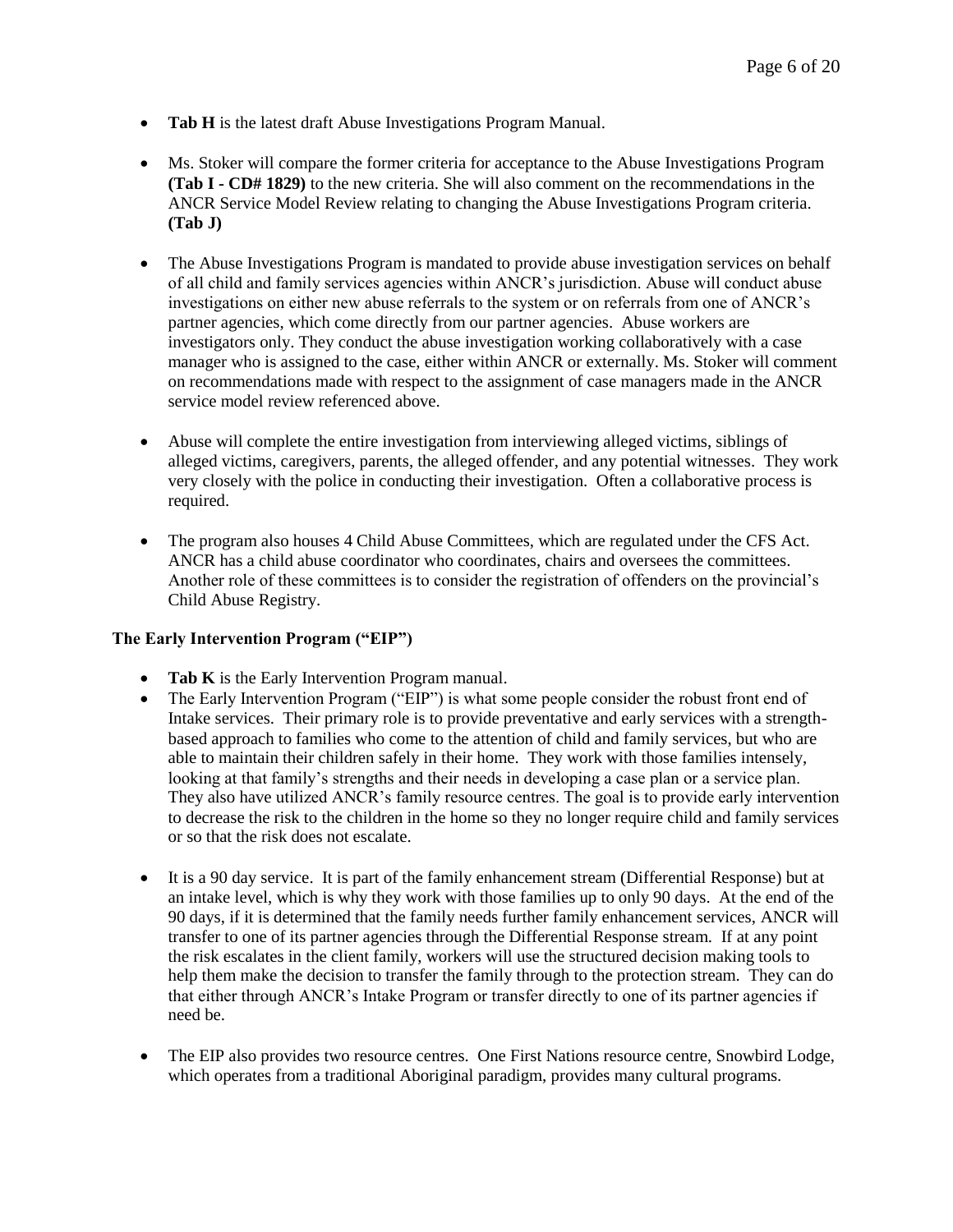- The second resource centre is the All Nations Family Resource Centre. It is focused more towards the General Authority and Métis Authority population. It also provides parenting supports and parenting programs. They've most recently been developing parenting supports and services for new Canadians and newcomers.
- Resource Centres provide a voluntary service, not part of ANCR's mandated service. It takes referrals from ANCR, some self- referrals that come in through the community, as well as referrals from partner agencies. Families can continue to work with the resource centres on an asneeded basis as long as they need.
- Families cannot access EIP if there is a child-in-care or if the children cannot be maintained safely in the home or there is an active abuse investigation where one of the primary caregivers is the alleged offender.
- Social workers in the EIP have a limited case load of 20, which allows them to focus more time on each family.
- Most referrals to the EIP come from the Crisis Response Program. There are a few different ways in which CRP can make the decision to refer a case to the EIP. A key factor is the safety of the children. All children have to be safe or be able to be maintained through supports or a plan in the home, in order to work with the EIP.
- The Probability of Future Harm assessment risk level is also very important. Those cases which are very high risk cannot be streamed to the EIP.
- In order to be accepted into the EIP the family has to be willing to engage with the agency and work collaboratively and cooperatively.
- Ms. Stoker will comment on the criteria for admission to the EIP. At this point in time it is primarily low to medium risk cases (as long as the children are safe) that get streamed to this program. In most jurisdictions in the USA the opposite approach is taken. There differential response is focused on high risk cases. The difference in approach is likely explained by the policy decision as to where to allocate resources, either the "front end" or the "back end".
- Ms. Stoker will comment on what further benefits could be achieved by extending the services of EIP beyond the current 90 day time limit at ANCR.

# **Differential Response**

- ANCR had a Differential Response Coordinator. The role of that position was to coordinate the implementation of differential response at ANCR as described above. The differential response coordinator was responsible for the evaluation of the differential response pilots. ANCR had two pilots that ran for a year. One at the EIP and one called the Assessment Team, where the structured decision making tools were tested prior to being fully rolled out throughout ANCR.
- Ms. Stoker will review the ANCR Differential Response Evaluation Report **(Tab L - CD# 2116).**
- The evaluation considered the effectiveness of the structured decision making tools as a mechanism to stream cases through the differential response model. The report recommended that differential response be fully implemented at ANCR and that the structured decision making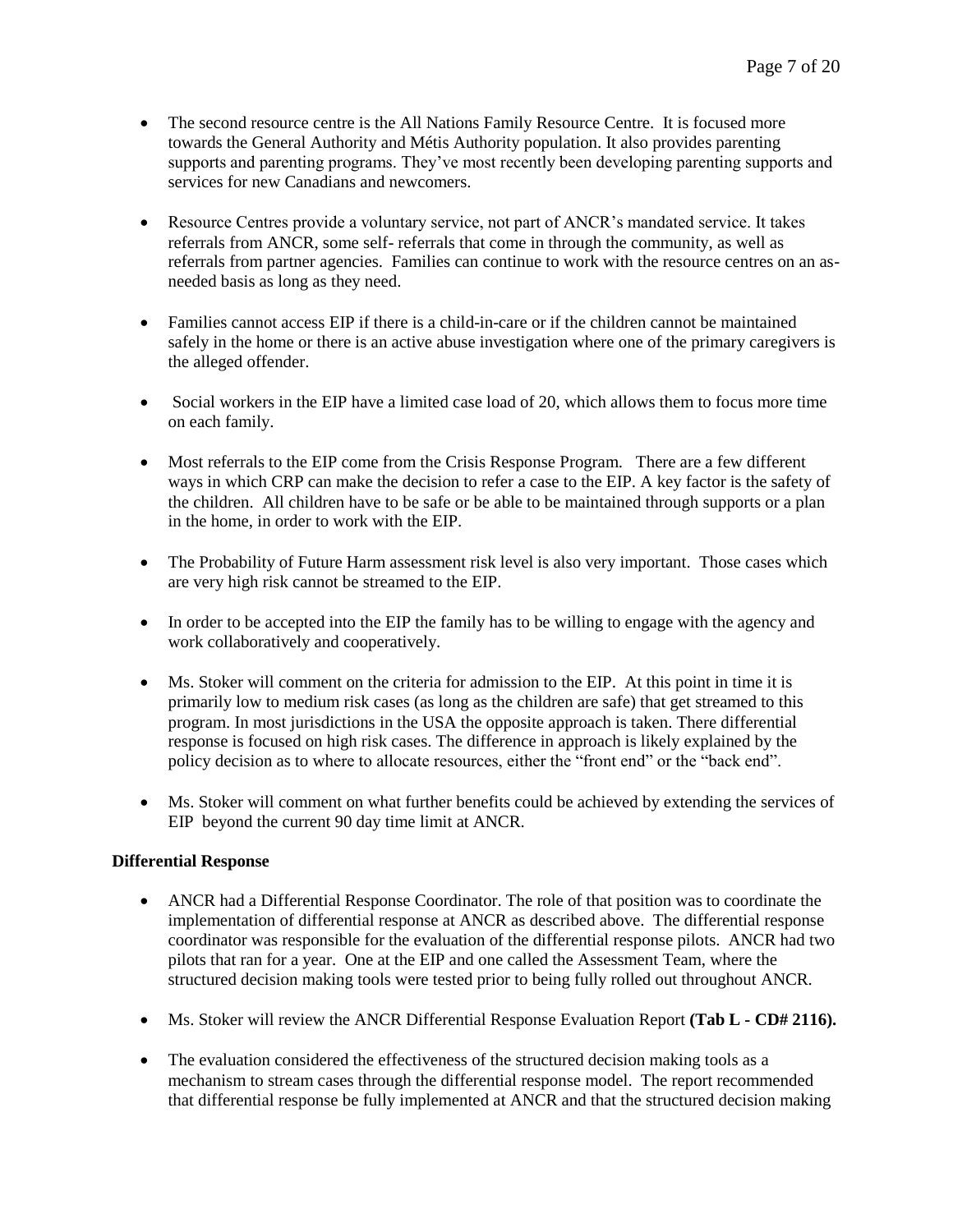tools be used to stream cases into ANCR's EIP or to an ongoing service agency. It was unanimously agreed that tools for assessing safety should be used on all allegations of abuse or neglect.

- One of the other items examined was the use of the caregiver and child strengths and needs tools, which are used primarily in other systems as a case planning tool. ANCR tested these tools to see if they would be useful to assist the agency in assessing the needs and strengths of families. Our partner agencies were surveyed and all reported that they prefer receiving case files with the following assessments done by ANCR: a safety assessment, risk assessment and strengths and needs assessments.
- The Evaluation Report also found that the structured decision making tools are an effective mechanism to stream cases appropriately, notwithstanding that they make the intake process more time consuming to complete. They require a higher level of intervention with the family than previous intake services and may result in a potential delay in transfer.
- Another finding was that workers still needed to rely on individual or professional judgment in conjunction with the tools in determining whether or not to transfer a file. There have been circumstances where the risk level and the safety issues in the family still allow ANCR to close or transfer the family to a different service as opposed to ongoing child and family services.
- During the pilot period it was found that only 3 out of a total of 400 files were inappropriately streamed to EIP.
- Another item flowing from the evaluation was the resource needs for structured decision making process implementation. It was found that ANCR needed to do a high volume of training to implement the new assessment tools. The evaluation determined that this will likely increase workload, particularly at the intake level. ANCR has committed to monitoring workload, as well as staff turn-over and staff burn out, in relation to workload increases. ANCR recognizes that it needs to ensure that it provides support to staff throughout the roll out process.
- The Southern Authority also conducted a Differential Response evaluation. A number of families that were receiving services from the EIP at ANCR were interviewed. The results show that the program had a positive impact on providing key services to the families**. (Tab M)**

# **The Protocol when ANCR receives a referral that a child may be in need of protection**

- When ANCR receives a referral that a child may be in need of protection, the first step is to screen it in. Sometimes ANCR receives allegations that a child is in need of protection but it is immediately able to determine that it is not a valid referral.
- If an allegation of child abuse or child neglect is received, ANCR completes a formal Safety Assessment. The Safety Assessment is a tool which helps social workers to determine if the children in the home are safe, unsafe or safe with the plan.
- ANCR is working with the Province, the GA, the SA and the Children's Research Center on implementing a new standardized "Safety Assessment" tool and a standardized Screening tool. The Safety Assessment Tool has been finalized and will be rolled out in the near future.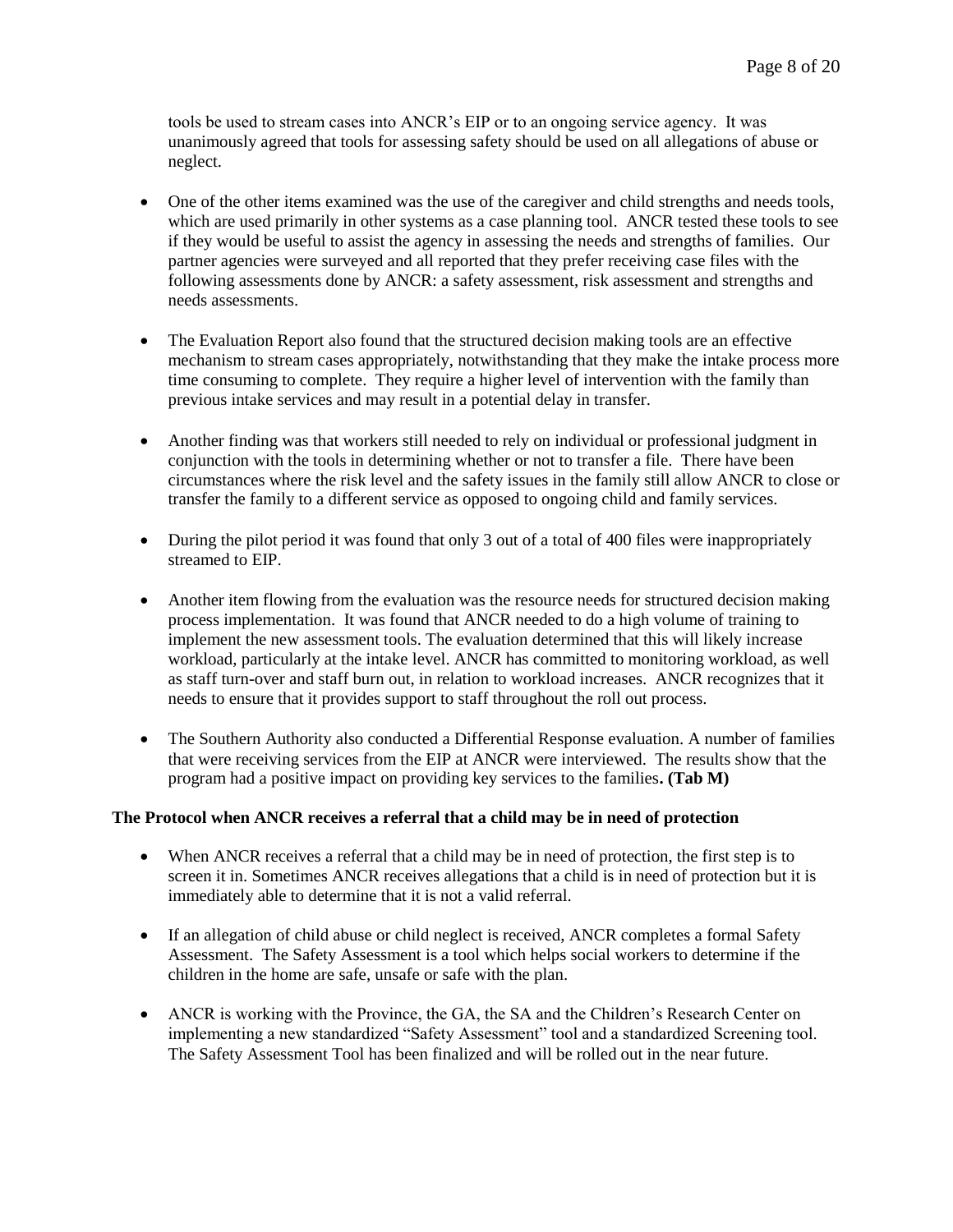- The next step is that a standardized risk assessment is completed using the probability future harm tool (PFH). This tool assists workers in determining the level of risk.
- The combination of the Safety Assessment and the PFH Assessment along with the streaming criteria set out in the Manitoba Service Decision Matrix provides the worker with the recommended action.
- Ms Stoker will describe how the Manitoba Service Decision Matrix works. **(Tab N)** She will also describe some of the concerns she has about the Matrix as set out in her letter at **(Tab O).**
- Receiving agencies get the following documents (The Intake Transfer Package) if a file is transferred for ongoing services: Safety Assessment, PFH Assessment, Caregiver Strengths and Needs Assessment and the Authority Determination Protocol (ADP) selection. ANCR sends both a fax and an electronic version of this information to the receiving agency.
- If the presenting issue can be resolved in 90 days and the family meets the criteria for EIP, ANCR may refer the family to the EIP.

#### **Protocols for Closing Files at CRP and Intake**

- Ms. Stoker will explain the criteria for closing files at CRP and Intake and how it is now a function of the results of the Safety Assessment and the SDM tools including the probability of future harm assessment tool.
- ANCR cannot close a high risk file at Intake without the authorization of a Program Director.

#### **Recording Policy and record retention**

• Ms. Stoker will discuss record keeping policies at ANCR. ANCR has recently revised its policy to require that all handwritten notes be maintained on the physical file at ANCR even if all of the information has been recorded electronically in the Intake Module. **(Tab P)**

# **ANCR's Private Arrangement Policy**

- ANCR has developed a Private Arrangement Policy along with a form of agreement for private care arrangements. ANCR's Private Arrangement Policy was implemented in September 2012. **(Tab Q)** It is based upon the Child and Family Services Act, which declares that the best interest of children lies within being cared for whenever possible by their families. Families are broadly defined in the CFS Act to included extended family, community and family members.
- ANCR acknowledges that there are times when it can utilize what has been referred to in the past as a "private arrangement", as an alternative to an apprehension where it is appropriate and where an agreement between the legal guardian and the individual identified by the child or the family to provide care when the legal guardian is unable to do so.
- The policy allows children to remain with their families in an environment in which they are familiar. It also empowers families to continue to provide care for their children. A Private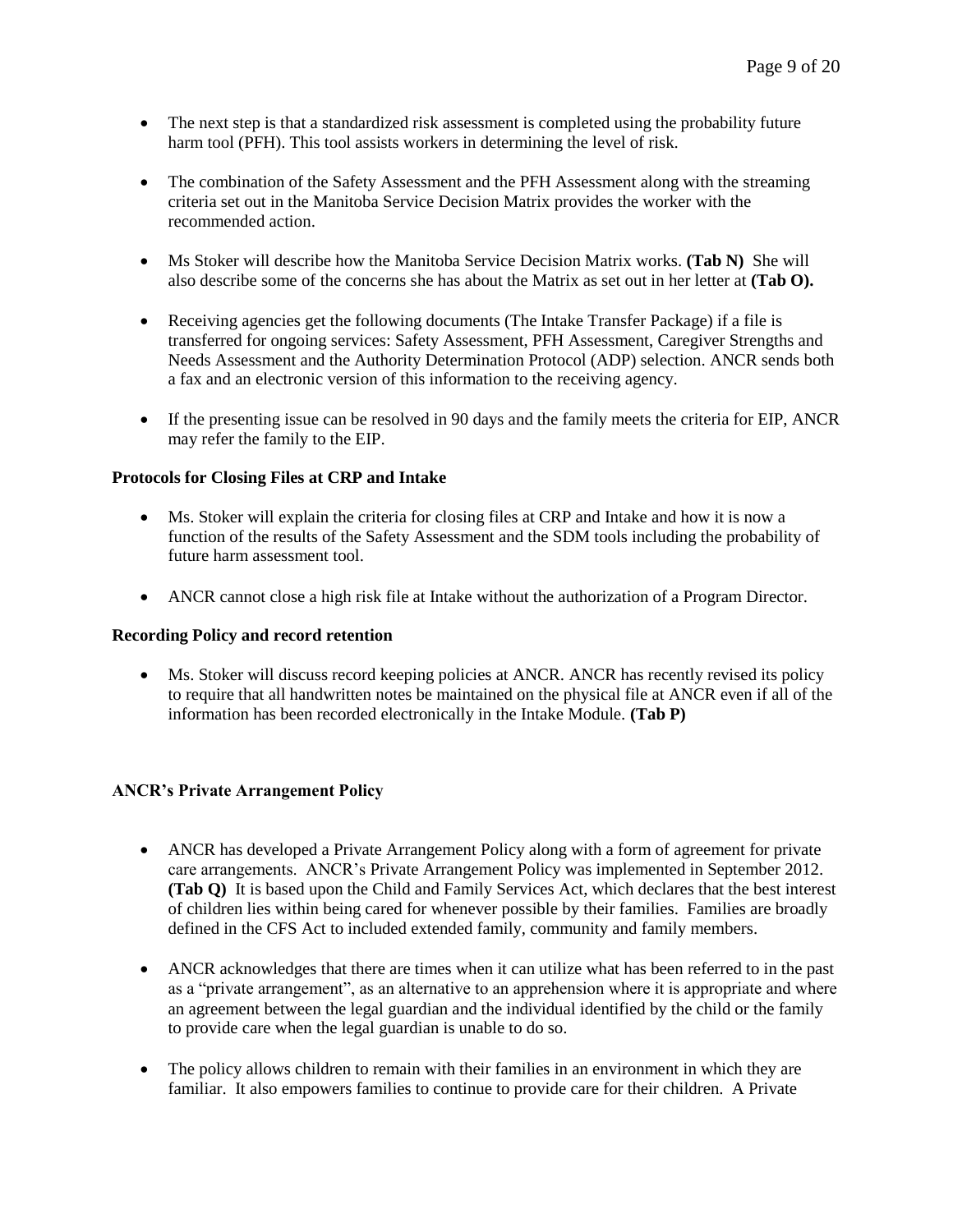Arrange can only be used in accordance with the policy. It cannot be used if the risk posed by the legal guardians is determined by the Probability of Future Harm is high or very high.

- It also requires that there is an agreement between the agency, the alternate care giver and the legal guardian(s); and that all checks are completed on the private arrangement care givers. These checks are the same as the checks required for a Place of Safety or a foster home arrangement. **(Tab R)**
- ANCR does not close its file once it has put in place a Private Arrangement. Workers must stay in contact with the children during the term of a private arrangement. The Private Arrangement allows ANCR to work more collaboratively with the family.
- ANCR cannot close a Private Arrangement file unless and until the Probability of Future Harm tool (with respect to the parent or legal guardian and the caregiver) is at no or low risk. If there is a medium or a high the file would be transferred to ongoing service.
- ANCR requires full documentation of any private arrangements in the Intake Module.

## **Preparation of Case Histories at ANCR**

 ANCR has struck a committee to make recommendations to improve the drafting of case histories. Ms. Stoker will update the status of that work and the current practice with respect to preparing case histories.

# **Casual Workers**

- ANCR currently has a large pool of casual workers in the After Hours Program. If a worker calls in sick or is away on vacation or is off due to training needs, ANCR has the ability to back up these workers with part-time or casual staff.
- CRP also has a casual float pool. Notwithstanding the lack of a formal funding stream, ANCR has developed a small casual pool of staff that can back-fill when CRP positions are vacant, or workers are away sick, training or on planned vacations.
- ANCR has used casual workers in the past at the Abuse Program when there were a high number of vacancies and ANCR was having difficulty filling positions.
- At Intake ANCR does not use floats or casual workers.

#### **Training**

- Regular training is available to all ANCR employees.
- It is mandatory that all social workers and supervisors participate in the Provincial CORE competency training. CFSIS, Intake Module and SDM assessment tools and ADP training is also mandatory.
- ANCR also mandates that workers take applied suicide intervention training and non-violent crisis intervention training.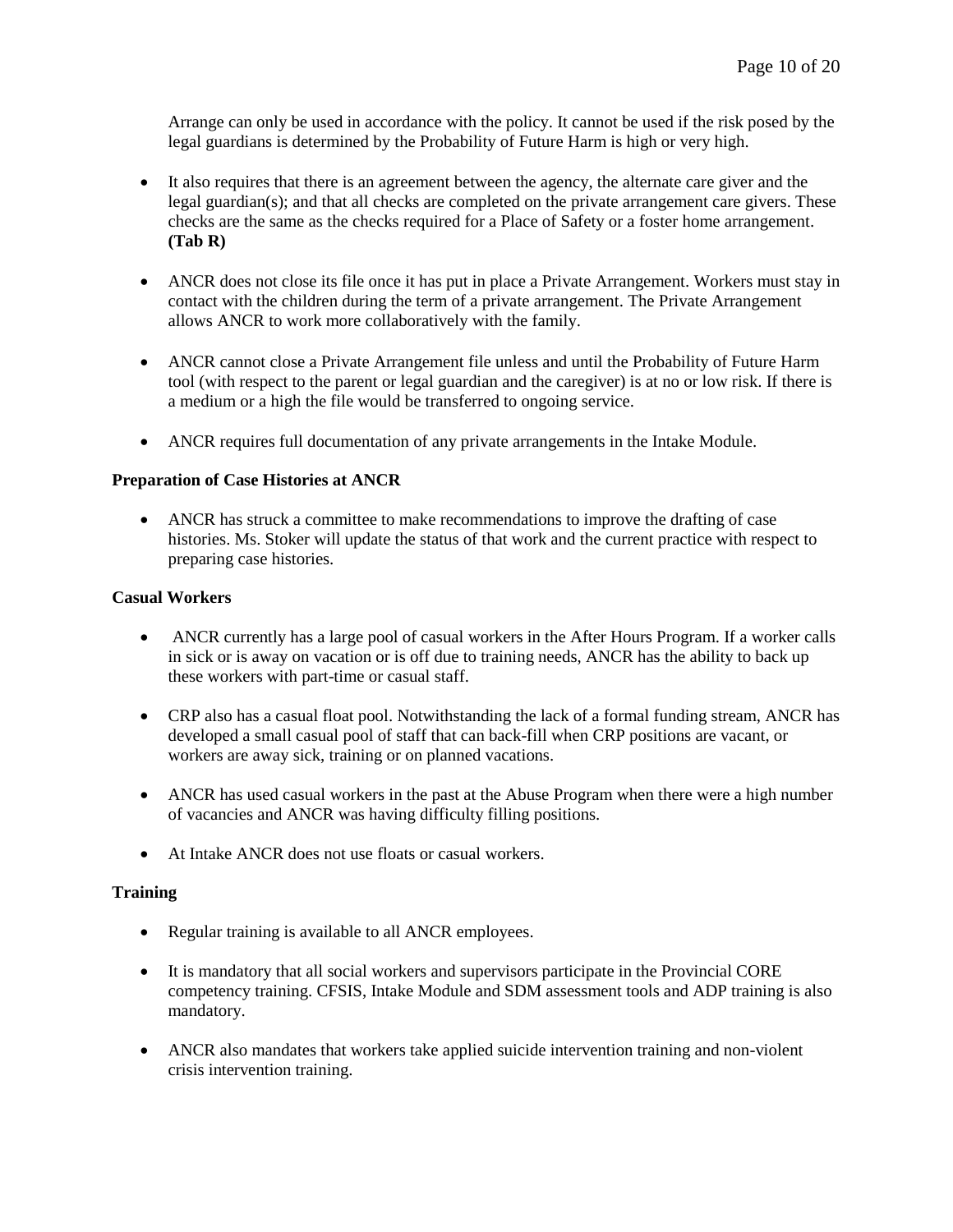- Because the Abuse Investigations Program provides a specialized function in the area of Abuse Investigations, social workers are also required to take forensic abuse interview training, as well as the Winnipeg Police Service Child Abuse Investigative training.
- ANCR is currently working in conjunction with the Southern Authority on other training initiatives. One is increased Provincial Case Management Standards training. ANCR is considering developing its own training program.

#### **Quality Assurance**

- Ms. Stoker will outline the ANCR's Quality Assurance program and review ANCR's QA work plan. **(Tab S)** ANCR does not have a permanently funded QA position.
- At ANCR, compliance with Standards and Policies is the responsibility of front line workers, Supervisors, Directors and the QA officer.

## **Supervision Policy**

Ms. Stoker will review the ANCR Supervision Policy. **(Tab T)** 

## **The Intake Module**

• Ms. Stoker will describe how the Intake Module works.

#### **Differences between IM and prior system**

- 1. Prior contact checks are now mandatory for a new Intake.
- 2. Safety Assessments are incorporated into the IM.
- 3. It is easier to attach related parties after prior contact checks.
- 4. Information is entered by workers (not administrative personnel).
- 5. Information entered becomes available to everyone on the system in "real time".

6. Formal Safety Assessment are now mandatory on issues requiring an immediate response.

7. The IM prompts workers to identify issues. The function of picking an issue prompts the computer to give a response time. Therefore, response time is no longer a matter of discretion.

#### **CFSIS**

- Ms. Stoker will discuss how the CFSIS system is used at ANCR and will discuss potential improvement which would facilitate better service delivery at ANCR. For instance, improvements could be made to the "Care and Caution field". It could be expanded to included extra high risk people or anyone that an agency has concluded cannot parent.
- It is very important for ANCR to have accurate CFSIS information.
- ANCR still uses faxes and phone calls to circumvent connectivity issues.

#### S**taffing Levels and Workload**

• In 2005, for the After Hours program, there were 18.3 FTE's consisting of 0.5 admin, 2 supervisors, and 16 full time social work positions. Currently at ANCR, as of July 2012, there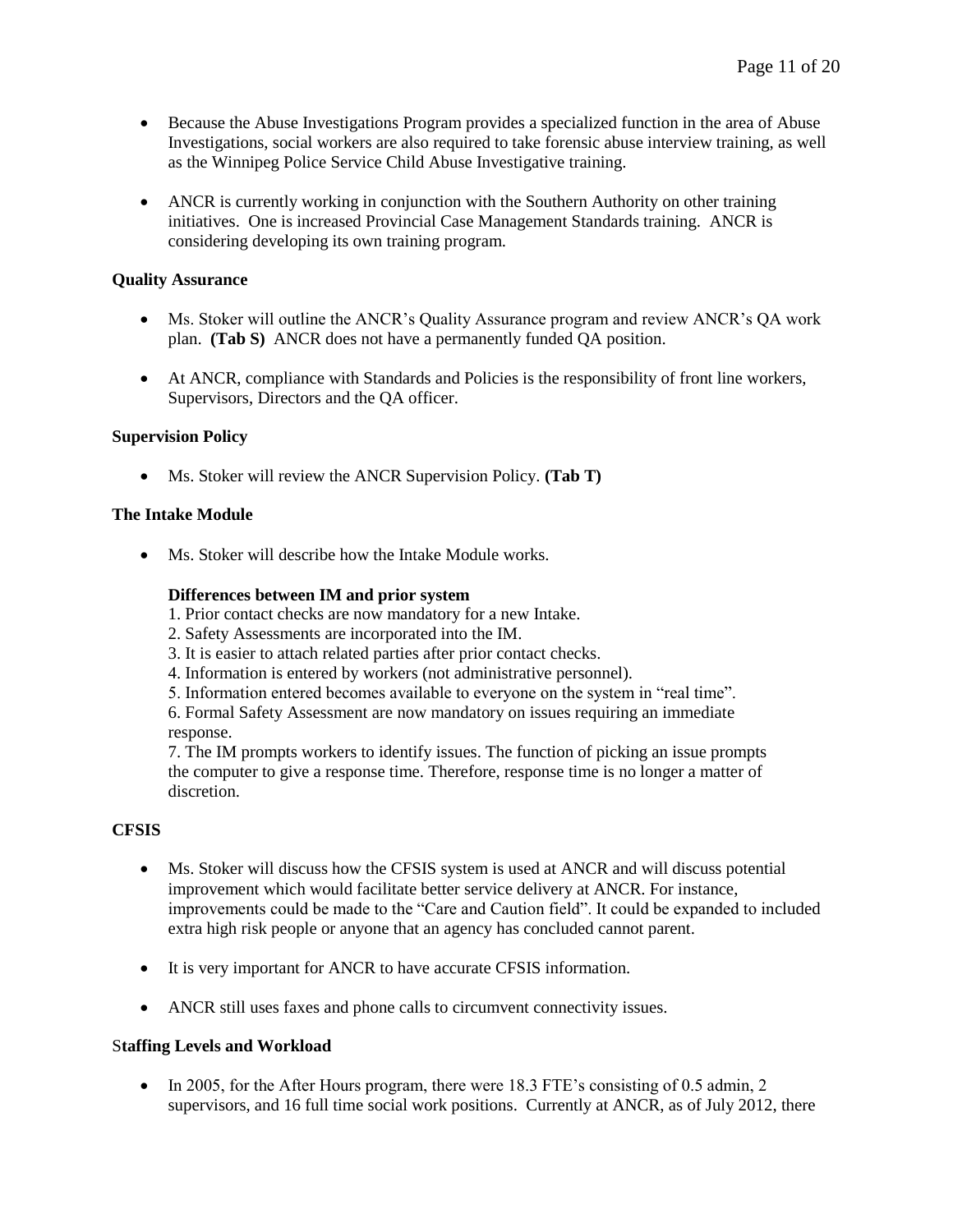remain 2 supervisors, 0.5 admin. The social work complement is now 20.3 EFTs and ANCR has added 2 case aides to that program.

- Regarding CRP, in 2005 there were 2 supervisors, 1 admin, and 12 social work positions. At ANCR currently there is 1 admin, 2 supervisors, 12 social work positions and 2 social work phone screeners are dedicated to the phones exclusively. The program also oversees the medical liaison position. This position is housed at the Health Sciences Centre.
- Regarding Intake in 2005, there were 4 supervisors and 24 Intake social workers (4 units of 6 workers). ANCR Intake currently has one program director, a legal clerk, 5 admin staff, 5 supervisors and 30 social workers, who are set up in 5 teams of 6 and one case aid to assist with child in care case management duties.
- Regarding the Abuse Investigations Program, in 2005 there were 2 supervisors, 16 investigators, 2 administrative staff, a child abuse committee coordinator, and two child abuse committee administrative support workers. ANCR's current Abuse Investigations Program consists of 3 separate units. Each unit consists of a supervisor, 8 child abuse investigators and each unit has their own administrative support. ANCR also has a child abuse committee coordinator and one child abuse committee administrative support person.
- In terms of senior management in 2005, there were 2 assistant program managers responsible for the 4 programs. At that time each had responsibility for half of each program. ANCR has 4 program managers (now titled program directors). One for CRP/AHP, one is for the Intake, one for Abuse and one for EIP.
- The Child Welfare League of America ("CWLA") recommends a maximum of 12 child protection investigations per month per Intake worker. This should take into consideration vacation time, sick time and time away for training.
- The CWLA standard does not apply to CRP workers because of the short duration of services they provide to families.
- In the fiscal year  $2011-2012$ , the average number of files per worker ranged from 12 up to 20.
- ANCR tracks the number of files per-worker. Each month the program director of Intake provides a program report which details the number of cases referred to Intake by unit and worker. Ms. Stoker will provide evidence relating to those statistics. **(Tab U)**
- Ms. Stoker will compare case statistics at CRP from 2002 to 2005 against the current measurement of service demand levels. **(Tab V - CD# 2113)**
- It is difficult to do a direct comparison of the two documents regarding CRP yearly statistics, because the Child Welfare System has changed and the service jurisdiction of CRP is different. Furthermore, the methodology associated with recording file opening and closing has substantially improved since 2005.
- Ms Stoker will speak to service demand trends referring to CD# 2114. **(Tab W – CD# 2114)**
- $\bullet$  In 2007, CRP opened a total number of 6,537 intakes, closed 4,276, referred to Intake 2,220, referred to Abuse 815 and referred to Family Enhancement (EIP) 29. At that time, Family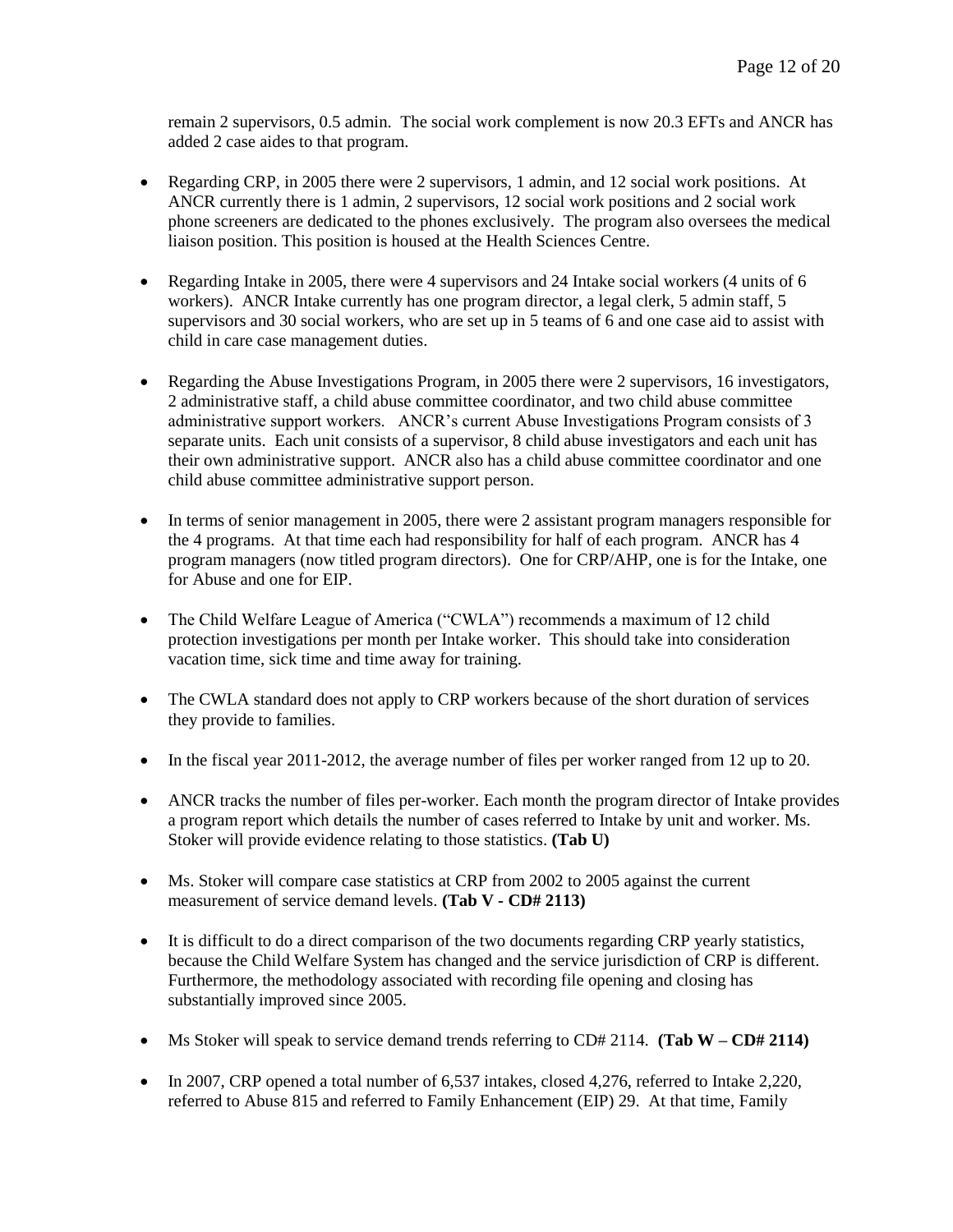Enhancement was a new program that was in development at ANCR, which explains why the number of referrals was so low at that time for that program.

- In 2011, CRP opened 7,322 intakes, which is an increase of approximately about 800.
- Regarding closings there were 4,276 in 2007 compared to 4,254 in 2011. Referrals to Intake were 2,220 in 2007 compared to 2,844 in 2011, which is an increase of approximately 600 intakes. This shows that gradually, over the last 4 years, the volume being referred to Intake from CRU has increased.
- The statistics clearly demonstrate that there has been a steady increase into the number of intakes that have been opened by CRP. In 2008 they opened approximately 5,600. In 2009 it was 6,800. In 2010 it was 7,500. In 2011 the number of cases referred to Intake appears somewhat stable however that may be because the number of intakes referred to EIP has increased.
- Regarding Abuse referrals, in 2007 there were 808 referrals to the Abuse program. In 2011 that figure rose to 1780, a substantial increase of approximately 972. (**Tab X)**
- The statistics show that there is a variation of volume dependant upon the month and the year. This is the result of a number of factors including the economy, population increases and migration to Winnipeg, the weather can even play a role.
- Over all ANCR is busier than it was in 2007 in terms of the volume of requests for service mandated or non-mandated.

# **ANCR Funding**

- ANCR is mandated by the Southern Authority. Its funding flows from the provincial government through the Southern Authority.
- When ANCR went live in 2007 it was funded based upon the number of positions or EFTs (equivalent fulltime employees). In 2007 that funding was based on 151.5 EFTs.
- In 2008, an additional 3.5 positions were funded as part of a workload relief strategy.
- In the 2009-2010 fiscal year the Minister of Family Services and Consumer Affairs committed to funding a 3<sup>rd</sup> abuse unit: 6 Social Workers, a Supervisor and an Administrative Support person.
- Tracia's Trust (2009) provided funding to ANCR for 2 Sexually Exploited Youth Investigator positions to work within the Abuse Investigations Program.
- An agreement was reached in December 2009 to develop a Medical Liaison position to support key child protection work in the health care system. This position, along with the sexually exploited Youth Worker positions, the third Abuse unit, and the workload relief positions has brought the total allocated positions to 164.
- The 164 positions are broken down in terms of their classification by position. For each position there is a corresponding classification. ANCR is funded at the mid-pay scale of that classification regardless of the actual employee pay-scale.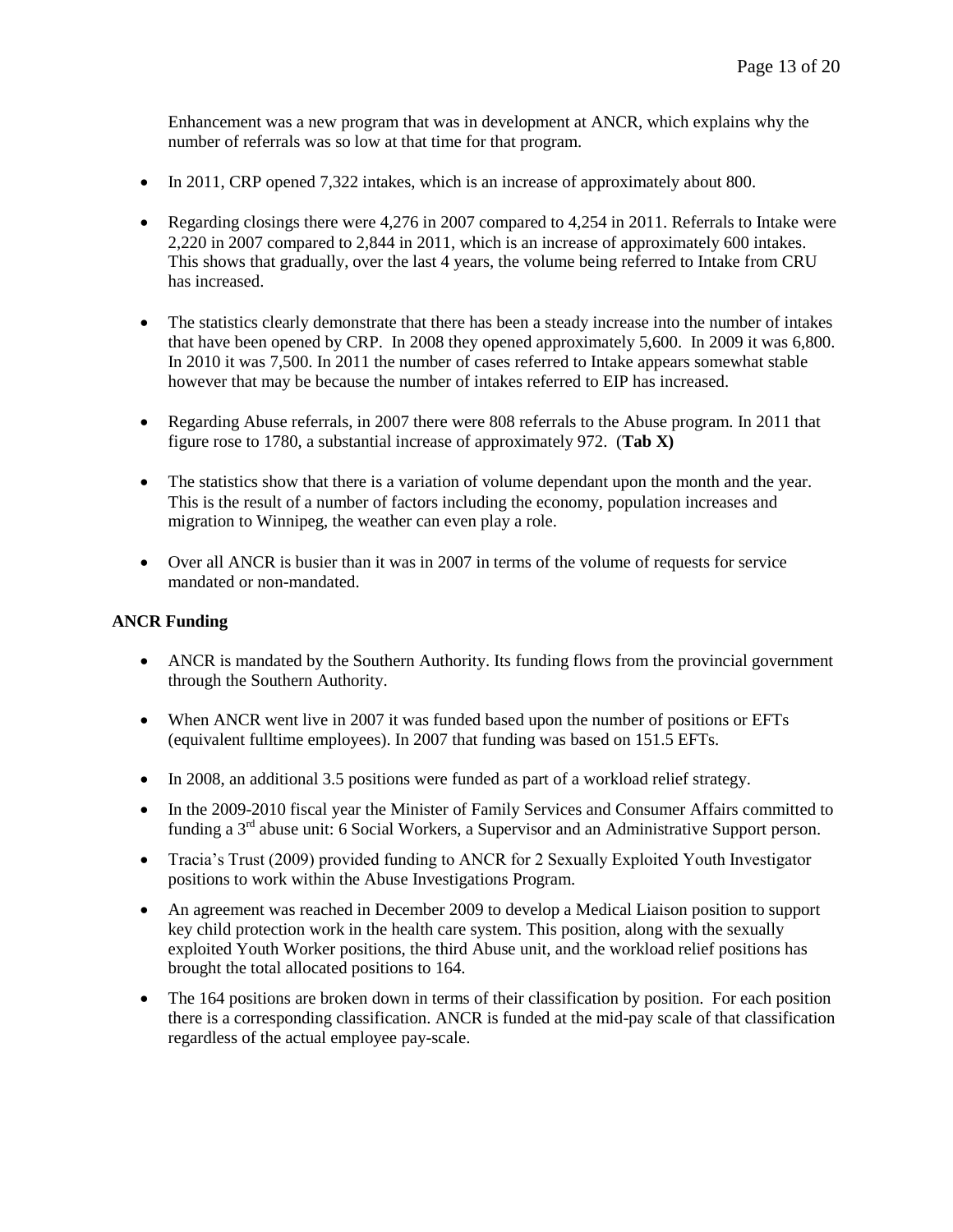- ANCR also receives 15% overhead for each position. Operational costs include everything that ANCR requires to operate the organization including rent, furniture, office supplies, travel expenses from staff, some legal costs, human resources and the majority of staff training.
- The 164 EFTs and overhead are described as ANCR's "core funding".
- A number of the employees at ANCR are seconded from Winnipeg CFS. The province of Manitoba pays employees of WCFS that are seconded to ANCR directly. When a seconded employee leaves ANCR for any reason, and is replaced by a direct hire, the funding for that position flows directly to ANCR.
- From 2008/2009 to the current budget year, salary costs increased from 5.1 million to \$9.9 million. A portion of the increase is from the addition of Differential Response and Workload Relief funding.
- The majority of the increase in funding has resulted from the transfer out of secondments and the increase of the number of direct hires.
- In addition to ANCR's core funding, ANCR also receives funding for Family Support Services and Child Maintenance funding.
- The Southern Authority in partnership with the Department completed an ANCR Service Model Review in 2009 which made specific recommendations regarding additional positions:
	- o Director of Service (rec. 5:9)
	- o Child Abuse Committee Coordinator (rec. 2:9)
	- o Abuse Trainer (rec. 2:7)
	- o Case Aides (rec. 2:11)
- A three year Change Management Process was announced by the ANCR Board of Directors and the Southern Authority on January 18, 2010. Three consultants were assigned to support the process and to make both service and operational recommendations. The process was structured to ensure the participation of all four CFS Authorities, the province, the ANCR Board of Directors, MGEU, ANCR staff and management.
- In May 2010, the Change Management Consultants, together with labour and management representatives, made preliminary recommendations to address critical system issues as per the ANCR Service Model Review. These issues included: ANCR's capacity to respond to the volume of calls at reception and the Crisis Response Program, workload demands and service response times across all ANCR programs. Positions were added, as follows:
	- o Two term Social Work positions for Crisis Response Program (CRP)
	- o One term Case Aide for CRP
	- o Three term Social Work positions for After Hours Program (AHP)
	- o Two term Case Aides for AHP
	- o Two term Administrative Support positions for Intake
	- o Two term Case Aides for Intake
	- o One term Receptionist position
	- o One term Trainer/Mentor position for the Abuse Investigations Program (AIP)
	- o One term Child Abuse Committee Coordinator position for AIP
	- o Two term Case Aides for AIP
	- o One term Building Coordinator position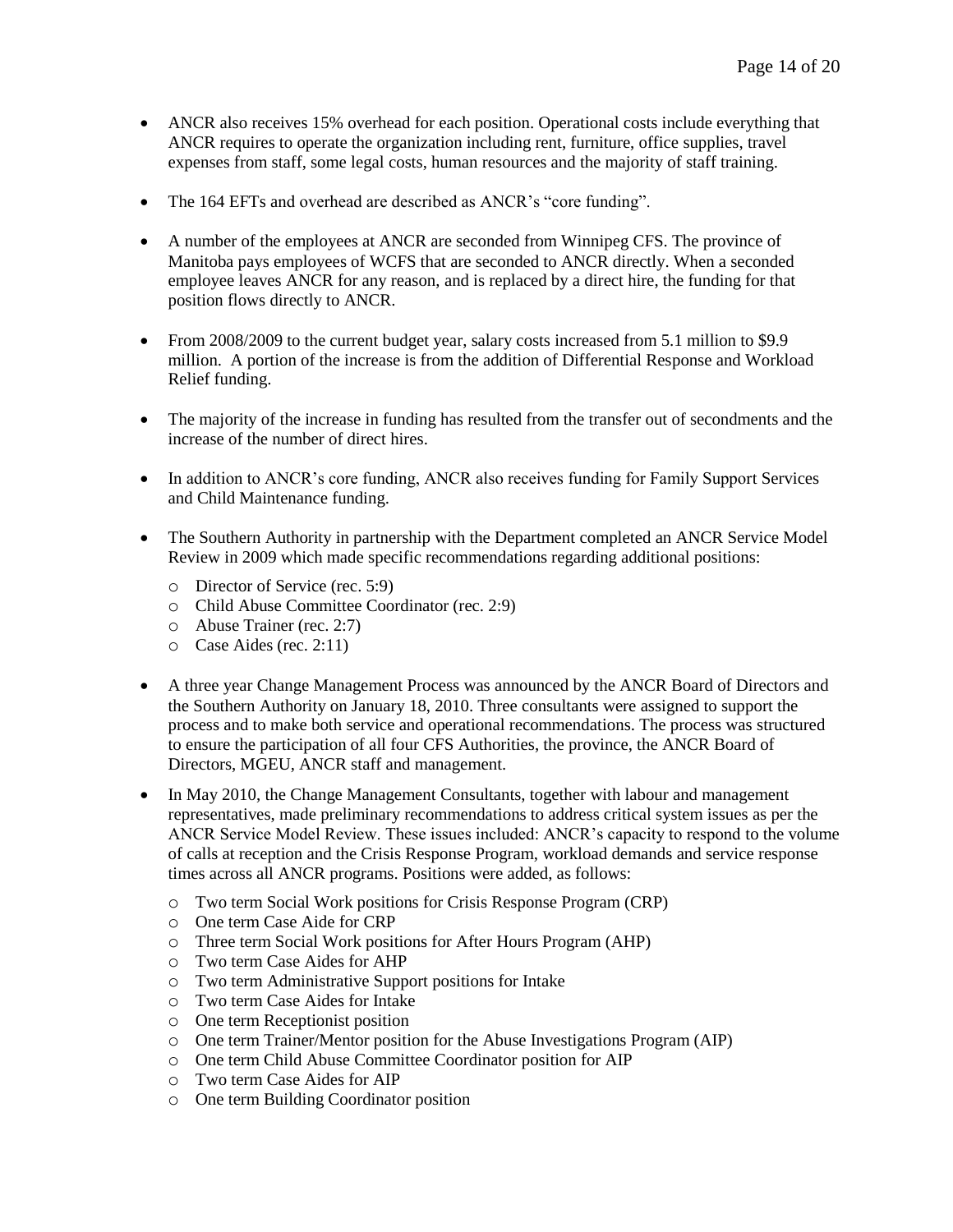- As the Change Management process progressed, the Change Management consultants made further recommendations based on their analysis and consultations with staff, as well as input from Dev Team (Dev Teams were work groups of staff representatives and external experts). The following additional positions were recommended and filled:
	- o One Director of Quality Assurance and Compliance
	- o One Director of Operations
	- o One File Clerk
	- o Two CRP Social Workers (11-7 shift)
	- o One Staff Training and Development Coordinator
	- o One Culture and Diversity Officer
	- o One Communications Manager (recommended but not filled)
- A Communications Audit was completed in November 2011 which also recommended:
	- o One Communications Manager position
		- o One Communications Assistant position
- In March of 2012 ANCR and the Southern Authority commenced negotiations with the Province for a commitment for additional allocation of funding for the above noted positions. As a result of that ongoing process ANCR secured further funding for a portion of the request, but was unable to retain the following positions for reasons including lack of funding:
	- o One After Hours Social Worker
	- o Two 11:00 a.m. to 7:00 p.m. CRP social workers
	- o One CRP Case Aide
	- o One Intake Case Aide
	- o One EIP Case Aide
	- o Two Abuse Program Case Aides
	- o One Abuse Investigation Trainer
	- o Two Abuse Transcriptionists
	- o One ANCR Building Coordinator
	- o One Training Coordinator
	- o One Culture and Diversity Officer
	- The ANCR Financials documents **(Tab Y)** were prepared by ANCR's Chief Financial Officer, Linda Kerr. They show the breakdown of ANCR operational costs by salary dollars, by position and by program.
	- In terms of positions, ANCR in its 2012/13 budget indicates that there are 202 EFTs. However, the core funded positions remain at 164 EFTs plus the  $5<sup>th</sup>$  Intake unit funded through DR funding.
	- ANCR and the Southern Authority continue to negotiate funding with the Province for the 2013/14 fiscal year.

#### **Application of the above service model changes to the facts of the Phoenix Sinclair Case**

- Ms. Stoker will elaborate further on how services to Phoenix and her family would have been different if the presenting concerns were dealt with under the current ANCR service model including:
	- o How the Intake Module may have changed the delivery of services;
	- o ANCR's policy on what were once referred to as "Private Arrangements";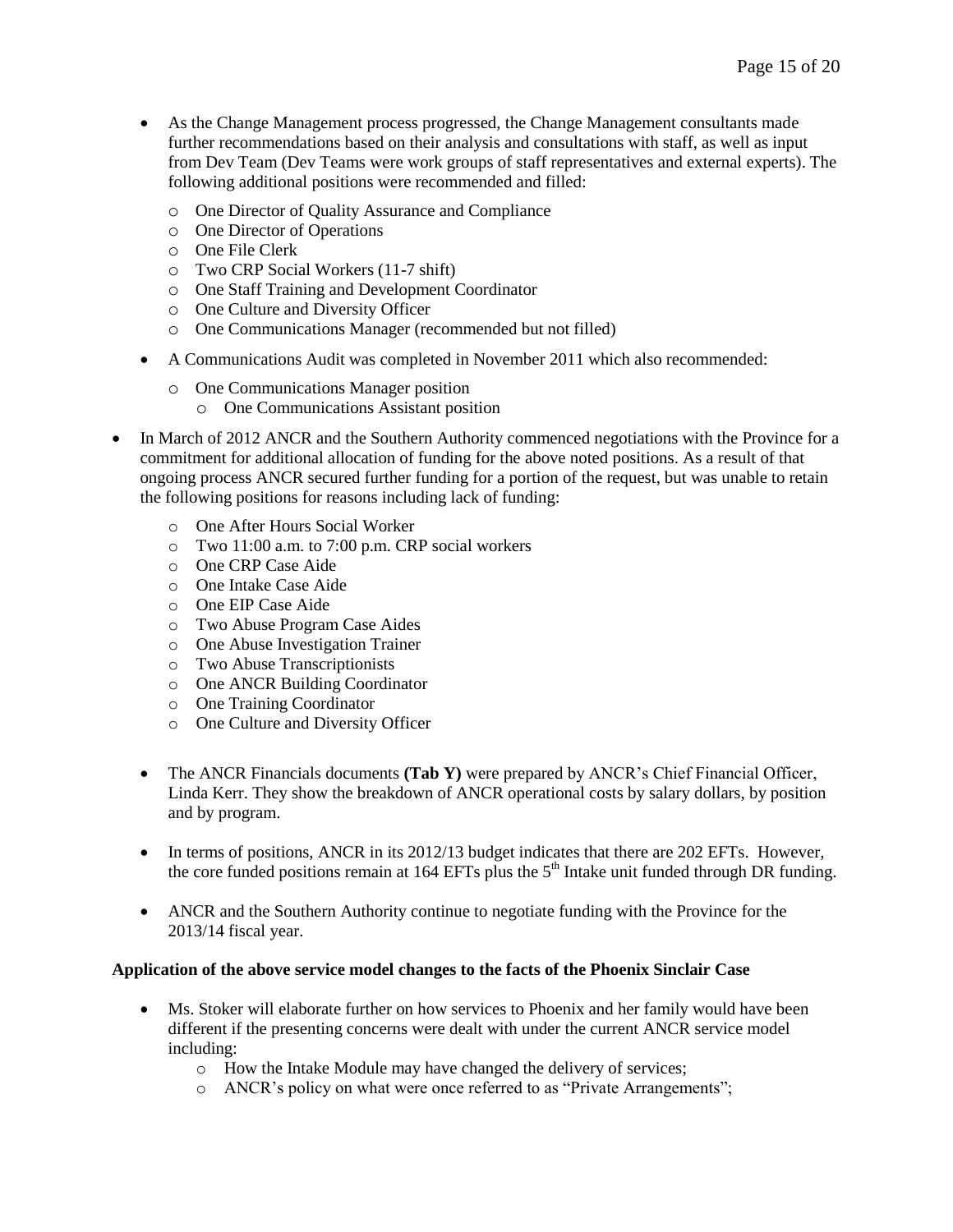- o Current client contact requirements including the requirement to see all children in the home during all child protection investigations;
- o Improvements with respect to the interaction between the 5 programs at ANCR;
- o Improvements to CFSIS and deficiencies that still exist in the information system;
- o Impediments to sharing information with collateral organizations;
- o Difficulties associated with identifying new partners in the household;
- o Difficulties associated with uncooperative families.
- What follows is Ms Stoker's application of ANCR's 2013 Policies and Procedures to the last 4 Intakes.

# **The 4th Protection Opening – January 14 to February 13 2004**

- When a response time is immediate or 24 hours the Provincial Standards require that a Safety Assessment shall be done.
- ANCR's Client Contact Policy requires a Safety Assessment and a Probability of Future Harm assessment on "any allegation of abuse or neglect". **(Tab Z)**
- Ms Stoker has prepared a Safety Assessment **(Tab AA)** and a PFH assessments for this intake based on the information that would have been available to the workers at the time.
- Since there were two households known to be involved with Phoenix, a PFH had to be done on each household (Steve Sinclair's home and Samantha Kematch's). **(Tab BB)**
- The intake would be opened under Samantha Kematch, the secondary caregiver would be Kematch.
- Persons in the case who would be attached are Phoenix Sinclair, Steven Sinclair and  $\overline{\phantom{a}}$
- The history would include history on Samantha, Steven and
- Issues identified in issue management screen of the Intake Module would be:
	- o Concern of on-going substance abuse affecting parental capacity (48 Hours)
	- o Parent allows person who may pose risk to have access to the child (48 hours)
	- o Abandoned child(ren) (24 hours)
- The 24 response time would qualify for an override as the information presented states that although Steven had abandoned Phoenix in November 2003, Phoenix was picked up by her mother. Upon further conversation with the SOR it is determined that Phoenix was picked up by friends in early January 2004.
- The 48 hour response indicates that this matter should be referred to Tier II intake for an assessment.
- The issues that would be identified are allegations of neglect and therefore, a safety assessment and probability of future harm would be completed prior to intake disposition.
- Once Phoenix was seen, a safety assessment would have been completed by the assigned intake worker.
- The Safety Assessment would indicate that a safety plan is required to ensure the safety of the child.
- ANCR's current policies would require the following: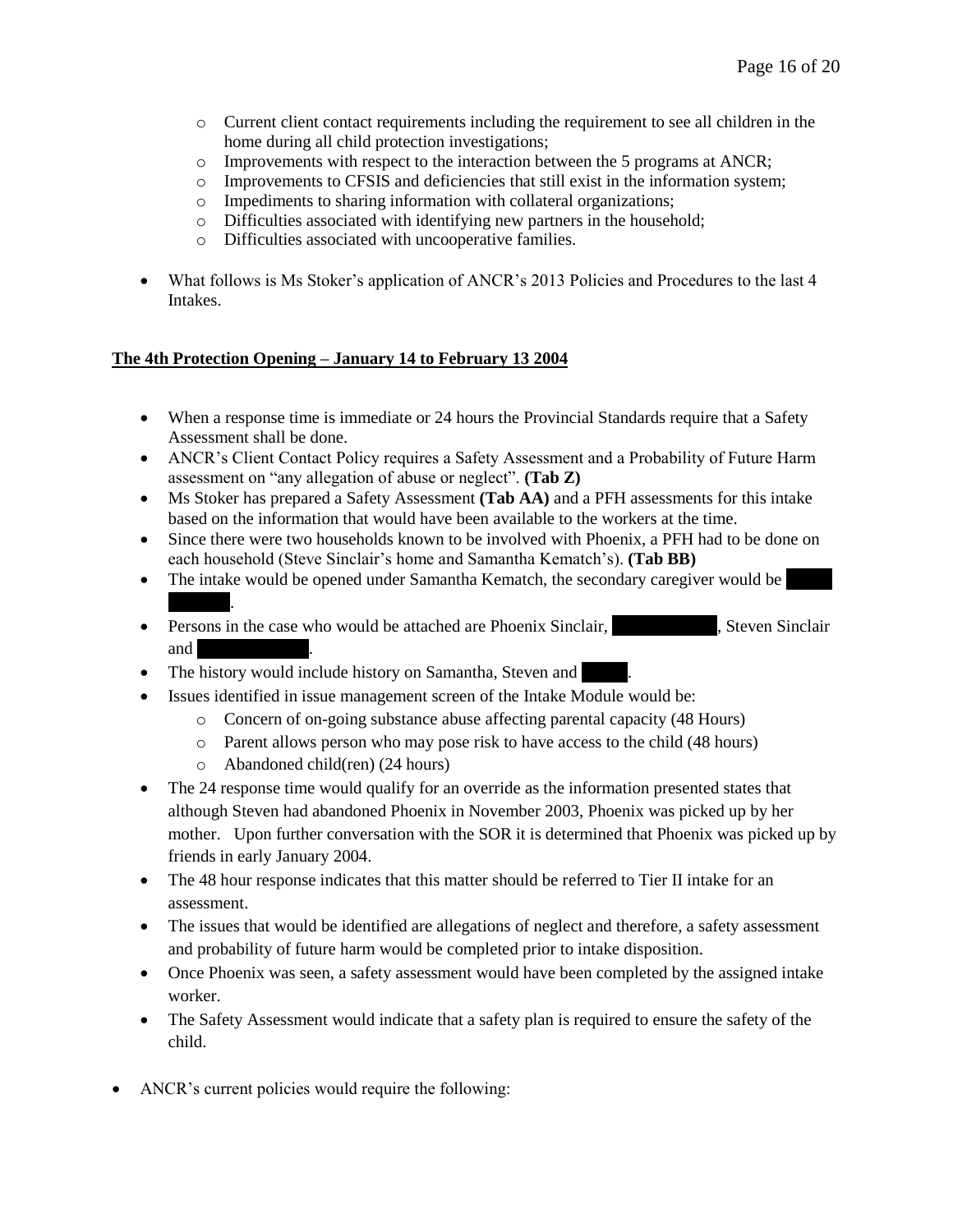- o Where there is an allegation of abuse or neglect of a child a safety assessment must be conducted on all children in the household. This requires *at minimum* that the worker observe and, where possible, interview the child in a safe environment. Phoenix would be seen and interviewed dependent upon her developmental capacity.
- o The worker is required to meet standards for intake response times on all referrals (Child and Family Services Standard Volume 1, Chapter 1, Section 1.) This would have been a 48 hour response as indicated by the issue management screen.
- o All investigations require face to face contact by the worker with the primary caregiver at their current place of residence before the intake disposition is determined. Intake worker would have to meet with Steven and Samantha at their current place of residence.
- o Where possible, the worker will make direct contact with the person who is alleged to have caused a child to be in need of protection. The worker should have attempted to follow up with if Samantha was still residing with her, if not then safety planning should have been done with Samantha to ensure had no access to Phoenix.
- A probability of future harm would be completed with Samantha as the primary caregiver and at the secondary caregiver. The PFH would be high for neglect and high for abuse.
- A probability of future harm would be completed on Steven as the primary caregiver. The PFH would be high for neglect and moderate for abuse.
- This would prevent a private arrangement from being possible as per the ANCR private arrangement policy. The ANCR private arrangement policy states "Private arrangements will not be pursued where the risk is assessed to be high and preliminary assessment indicates that this family will likely need ongoing services to resolve child protection concerns".
- Phoenix would have been apprehended.
- Rohan Stevenson would not have been considered as a place of safety due to the fact that Kim Edwards was not living with him and he had previously lied about who was residing in the home. Further, it would have been unsafe to place Phoenix with him given that he worked the overnight shift.
- The ANCR Tier II Intake Program would conduct a full intake assessment including the Caregiver Strength and Needs Assessment on Samantha and Steven, as well as the Child Strengths and Needs Assessment on Phoenix.
- The file would have been transferred to an on-going service agency for further service.

# **The 5th Protection Opening - May 11 2004 to July 14, 2004**

- The intake would be opened under Samantha Kematch.
- Persons in case that would have been attached are Phoenix Sinclair, Steven Sinclair and Karl McKay.
- The history would include history on Samantha, Steven and Karl.
- Issues identified in issue management screen would be:
	- o Parental Capacity Unknown (48 Hours)
- The 48 hour response indicates that this matter should be referred to Tier II intake for an assessment.
- The issue that would be identified is an allegation of neglect and therefore, a safety assessment and probability of future harm would be completed prior to intake disposition.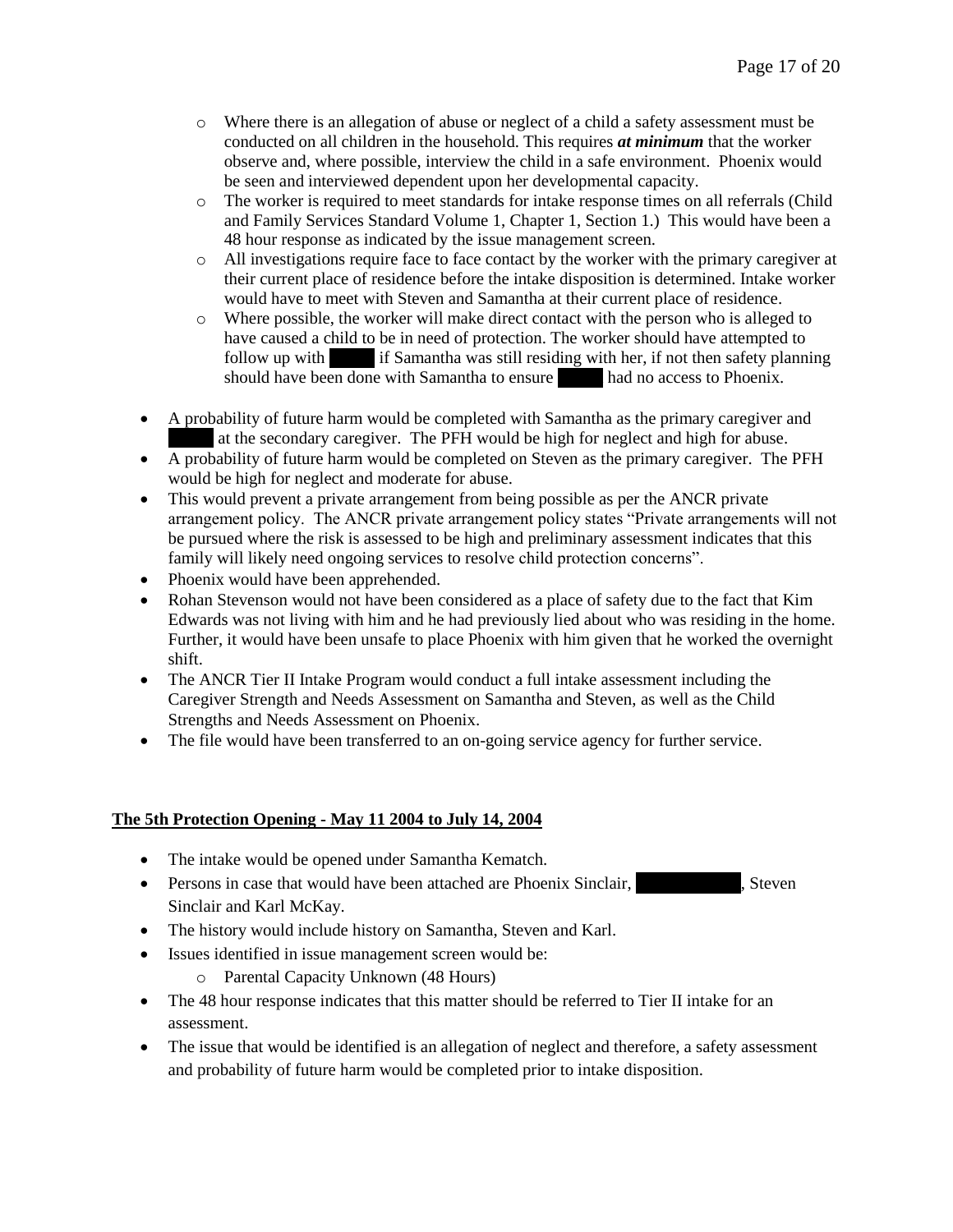- Once Phoenix was seen, a safety assessment would have been completed by the assigned intake worker.
- The Safety Assessment would indicate that a safety plan was not required to ensure the safety of the child. **(Tab CC)**
- ANCR policies would require the following:
	- o Where there is an allegation of abuse or neglect of a child a safety assessment must be conducted on all children in the household. This requires *at minimum* that the worker observe and, where possible, interview the child in a safe environment. Phoenix would be seen and interviewed dependent upon her developmental capacity.
	- o The worker is required to meet standards for intake response times on all referrals (Child and Family Services Standard Volume 1, Chapter 1, Section 1.) This would have been a 48 hour response as indicated by the issue management screen.
	- o All investigations require face to face contact by the worker with the primary caregiver at their current place of residence before the intake disposition is determined. Intake worker would have to meet with Samantha at her current place of residence.
	- o Where possible, the worker will make direct contact with the person who is alleged to have caused a child to be in need of protection.
	- A PFH would be completed with Samantha as the primary caregiver and Karl as the secondary caregiver. The PFH would be high for neglect and high for abuse**. (Tab DD)**
	- The ANCR Tier II Intake Program would conduct a full intake assessment including the Caregiver Strength and Needs Assessment on Samantha and Karl, as well as the Child Strengths and Needs Assessment on Phoenix. This would have required direct contact with Samantha as well as Karl.
	- The file would have been transferred to an on-going service agency for further service.

# **The 6th Protection Opening – Dec. 1 2004 to Dec. 7 2004**

- The intake would be opened under Samantha Kematch.
- Person in case that would have been attached are Phoenix Sinclair, , Steven Sinclair and Karl McKay
- History would have included history on Samantha, Steven and Karl.
- Issues identified in issue management screen would be:
	- o Parental Capacity Unknown (48 Hours)
- The 48 hour response indicates that this matter should be referred to Tier II intake for an assessment.
- The issue that would be identified is an allegation of neglect and therefore, a safety assessment and probability of future harm would be completed prior to intake disposition.
- Once Phoenix was seen, a Safety Assessment would have been completed by the assigned intake worker.
- ANCR policies would require the following:
	- o Where there is an allegation of abuse or neglect of a child a safety assessment must be conducted on all children in the household. This requires *at minimum* that the worker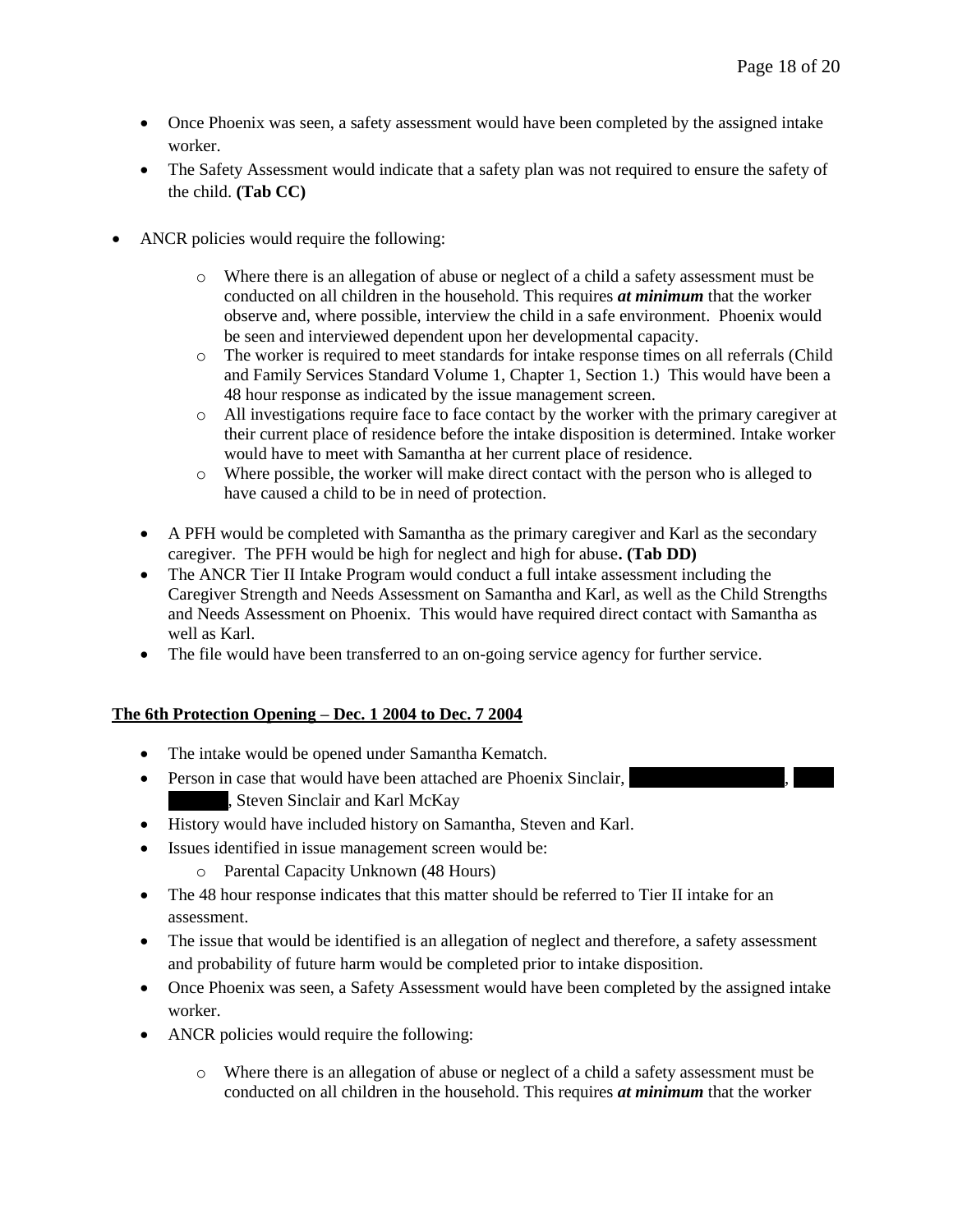observe and, where possible, interview the child in a safe environment. Phoenix would be seen and interviewed dependent upon her developmental capacity.

- o The worker is required to meet standards for intake response times on all referrals (Child and Family Services Standard Volume 1, Chapter 1, Section 1.) This would have been a 48 hour response as indicated by the issue management screen.
- o All investigations require face to face contact by the worker with the primary caregiver at their current place of residence before the intake disposition is determined. Intake worker would have to meet with Samantha at her current place of residence.
- o Where possible, the worker will make direct contact with the person who is alleged to have caused a child to be in need of protection.
- A probability of future harm would be completed with Samantha as the primary caregiver and Karl as the secondary caregiver. The PFH would be high for neglect and high for abuse**. (Tab EE)**
- The ANCR Tier II Intake Program would conduct a full intake assessment including the Caregiver Strength and Needs Assessment on Samantha and Karl, as well as the Child Strengths and Needs Assessment on Phoenix. This would have required direct contact with Samantha as well as Karl.
- The file would have been transferred to an on-going service agency for further service.

# **The 7th Protection Opening – March 5 to March 9, 2005**

- The intake would have been opened under Samantha Kematch.
- Person in case that would have been attached are Phoenix Sinclair, , Steven Sinclair and Karl McKay.
- The history would have included history on Samantha, Steven and Karl.
- Issues identified in issue management screen would be:
	- o Isolation of Child (48 hours)
	- o Parent exhibiting inappropriate parenting skills (48 hours)
- The 48 hour response indicates that this matter should be referred to Tier II intake for an assessment.
- The issues that would be identified are allegations of neglect and therefore, a safety assessment and probability of future harm would be completed prior to intake disposition.
- Once Phoenix was seen, a safety assessment would have been completed by the assigned intake worker.
- ANCR Client Contact Policy would require the following:
	- o Where there is an allegation of abuse or neglect of a child a safety assessment must be conducted on all children in the household. This requires *at minimum* that the worker observe and, where possible, interview the child in a safe environment. Phoenix would be seen and interviewed dependent upon her developmental capacity. Would also be seen.
	- o The worker is required to meet standards for intake response times on all referrals (Child and Family Services Standard Volume 1, Chapter 1, Section 1.) This would have been a 48 hour response as indicated by the issue management screen.